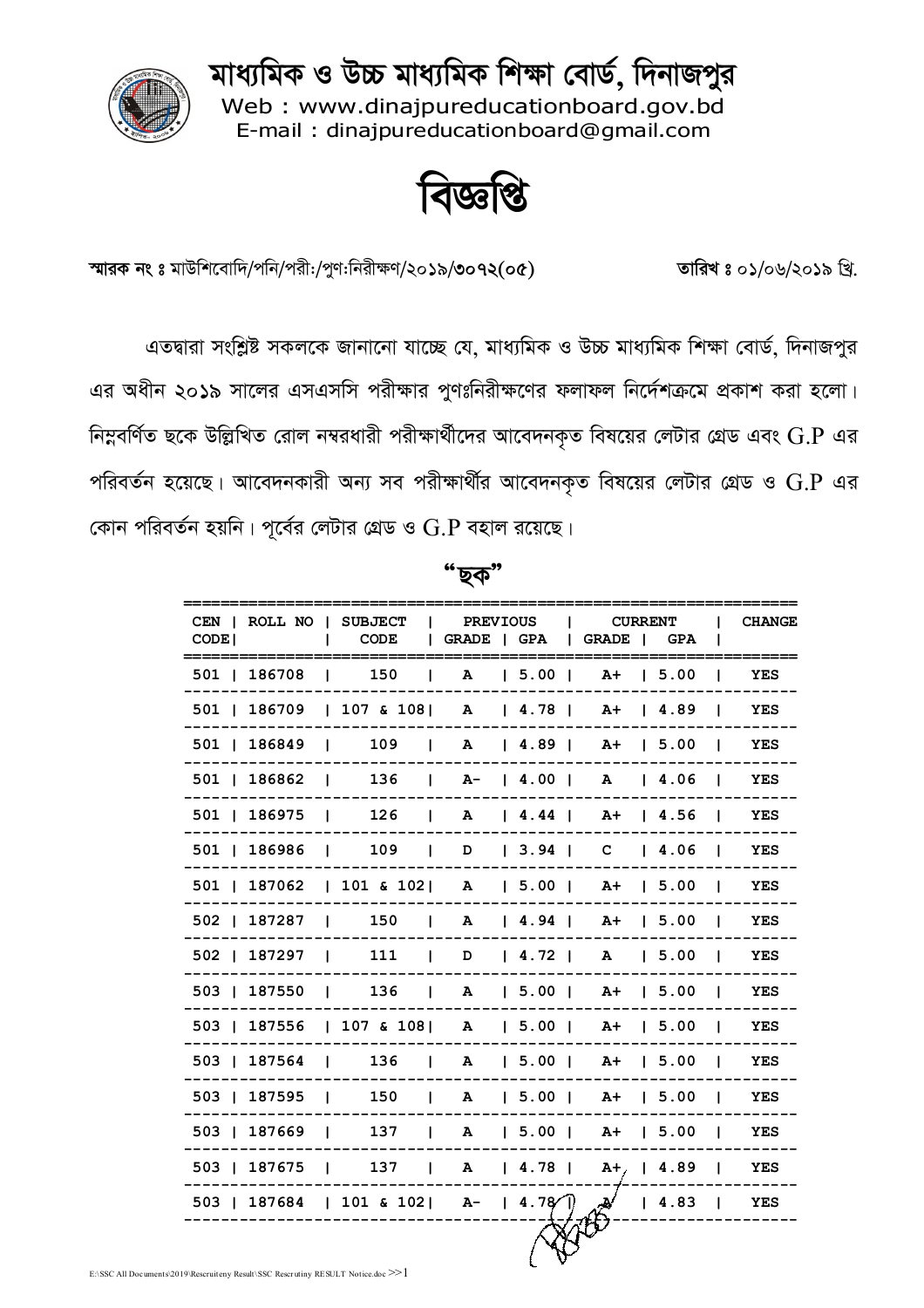| CODE <sup>1</sup> |                    | CEN   ROLL NO   SUBJECT<br><b>CODE</b>                           | <b>PREVIOUS</b><br>  GRADE   GPA                                           |                                                                                                          | GRADE                | <b>CURRENT</b><br><b>GPA</b>             |                | <b>CHANGE</b> |
|-------------------|--------------------|------------------------------------------------------------------|----------------------------------------------------------------------------|----------------------------------------------------------------------------------------------------------|----------------------|------------------------------------------|----------------|---------------|
|                   | 503   187704       | 111                                                              |                                                                            | $A - 14.61$                                                                                              | A                    | $14.67$                                  |                | YES           |
|                   | 503   812475       | 127<br>$\mathbf{I}$                                              | $\mathbf{L}$                                                               | $A - 14.22$                                                                                              | A                    | $\begin{array}{cc} 1 & 4.28 \end{array}$ |                | YES           |
|                   | 504   583851       | $\begin{array}{ccc} \end{array}$ 110                             | $\begin{array}{ccccccccccccccccc}\n1 & F & \cdot & - & - & 1\n\end{array}$ |                                                                                                          |                      | $D \mid 2.33$                            | -1             | YES           |
|                   | 504   812518       | $\vert$ 146   B   4.06   A+   4.28                               |                                                                            |                                                                                                          |                      |                                          |                | YES           |
|                   | 507   188950       | $ 107 \& 108 $ A- $ 4.33 $ A $ 4.39 $                            |                                                                            |                                                                                                          |                      |                                          | $\mathbf{I}$   | YES           |
|                   | 508   189111       | 150   F   --                                                     |                                                                            |                                                                                                          |                      | D   2.78                                 | $\mathbf{I}$   | YES           |
|                   | 509   189554   111 |                                                                  | <b>Contract Contract</b>                                                   | A   4.94                                                                                                 |                      | $A+$   5.00                              | -11            | YES           |
|                   |                    | 510   189906   107 & 108   A   4.72                              |                                                                            |                                                                                                          |                      | $A+$   4.83                              | $\mathbf{I}$   | YES           |
|                   | 510   189932       | 126<br>$\sim$ 1.<br>$\mathbf{1}$                                 |                                                                            | A   4.94                                                                                                 |                      | $A+$ 1 5.00                              | $\mathbf{I}$   | YES           |
|                   | 510   190069       | 109<br>$\mathbf{1}$                                              | $\mathbf{1}$                                                               | A   5.00                                                                                                 |                      | $A+$   5.00                              | $\mathbf{I}$   | YES           |
|                   | 510   290332       | 126<br>$\mathbf{1}$                                              | $\mathbf{L}$                                                               | A   5.00                                                                                                 |                      | $A+$   5.00                              |                | <b>YES</b>    |
|                   | 511   190795       | 109<br>$\mathbf{I}$                                              | $\mathbf{L}$                                                               | $A - 14.83$                                                                                              |                      | A   4.89                                 | $\mathbf{I}$   | YES           |
|                   | 512   191058       | 150<br>$\blacksquare$                                            | $\mathbf{I}$<br>F                                                          | $\begin{array}{ccc} \n\end{array}$ $\begin{array}{ccc} \n\end{array}$ $\begin{array}{ccc} \n\end{array}$ |                      | A- 14.00                                 | $\mathbf{I}$   | YES           |
|                   | 512   191103       | 138<br>$\blacksquare$                                            | $\mathbf{L}$                                                               |                                                                                                          | A   4.44   A+   4.56 |                                          | $\blacksquare$ | YES           |
|                   | 515   191996       | 137<br>$\mathbf{I}$                                              | $\mathbf{L}$                                                               |                                                                                                          | A   4.89   A+   5.00 |                                          | $\mathbf{I}$   | YES           |
|                   | 516   192191       | 138<br>$\sim$ 1.0 $\sim$                                         | $\mathbf{L}$                                                               | $F \left[ \begin{array}{cccc} - - & 1 \end{array} \right]$                                               |                      | $A - 13.00$                              | $\perp$        | YES           |
|                   | 516   586929       | 109<br>$\blacksquare$<br>  NO OF UNSUCCESSFUL SUBJECT= 1         | $\mathbf{L}$<br>F<br>$\mathbf{I}$                                          | $- - -$                                                                                                  | D                    |                                          |                | YES           |
|                   | 517   587158       | 109<br>$\blacksquare$                                            | $\mathbf{1}$<br>F                                                          | $\begin{array}{ccc} \n\end{array}$ $\begin{array}{ccc} \n\end{array}$ $\begin{array}{ccc} \n\end{array}$ | D                    | 13.17                                    | $\blacksquare$ | YES           |
|                   |                    | 518   193282   150   F   --   B   3.44   YES                     |                                                                            |                                                                                                          |                      |                                          |                |               |
|                   |                    | 519   193519   136   A-   3.78   A   3.83   YES                  |                                                                            |                                                                                                          |                      |                                          |                |               |
|                   |                    | 520   193740   151   F   4.00   A+   4.33   YES                  |                                                                            |                                                                                                          |                      |                                          |                |               |
|                   |                    | 520   193801   137   B   3.50   A-   3.56   YES                  |                                                                            |                                                                                                          |                      |                                          |                |               |
|                   |                    | 521   194231   137   A   4.94   A+   5.00   YES                  |                                                                            |                                                                                                          |                      |                                          |                |               |
|                   |                    | 521   194265   101 & 102   B   4.67   A+   4.89   YES            |                                                                            |                                                                                                          |                      |                                          |                |               |
|                   |                    | 521   194454   150   A-   4.89   A   4.94   YES                  |                                                                            |                                                                                                          |                      |                                          |                |               |
|                   |                    | 521   194499   109   A-   4.94   A   5.00   YES                  |                                                                            |                                                                                                          |                      |                                          |                |               |
|                   |                    | 521   194500   107 & 108   A   4.72   A+   4.83   YES            |                                                                            |                                                                                                          |                      |                                          |                |               |
|                   |                    | 521   194513   107 & 108   A-   5.00   A+   5.00   YES           |                                                                            |                                                                                                          |                      |                                          |                |               |
|                   |                    | 521   194523   107 & 108   A-   5.00   A+   5.00   YES           |                                                                            |                                                                                                          |                      |                                          |                |               |
|                   |                    | 522   194730   136   A-   4.44   A+/   4.61   YES                |                                                                            |                                                                                                          |                      |                                          |                |               |
|                   |                    | 522   194859   101 & 102   A-   4.8 $\widetilde{A}$   4.89   YES |                                                                            |                                                                                                          |                      |                                          |                |               |
|                   |                    |                                                                  |                                                                            |                                                                                                          |                      |                                          |                |               |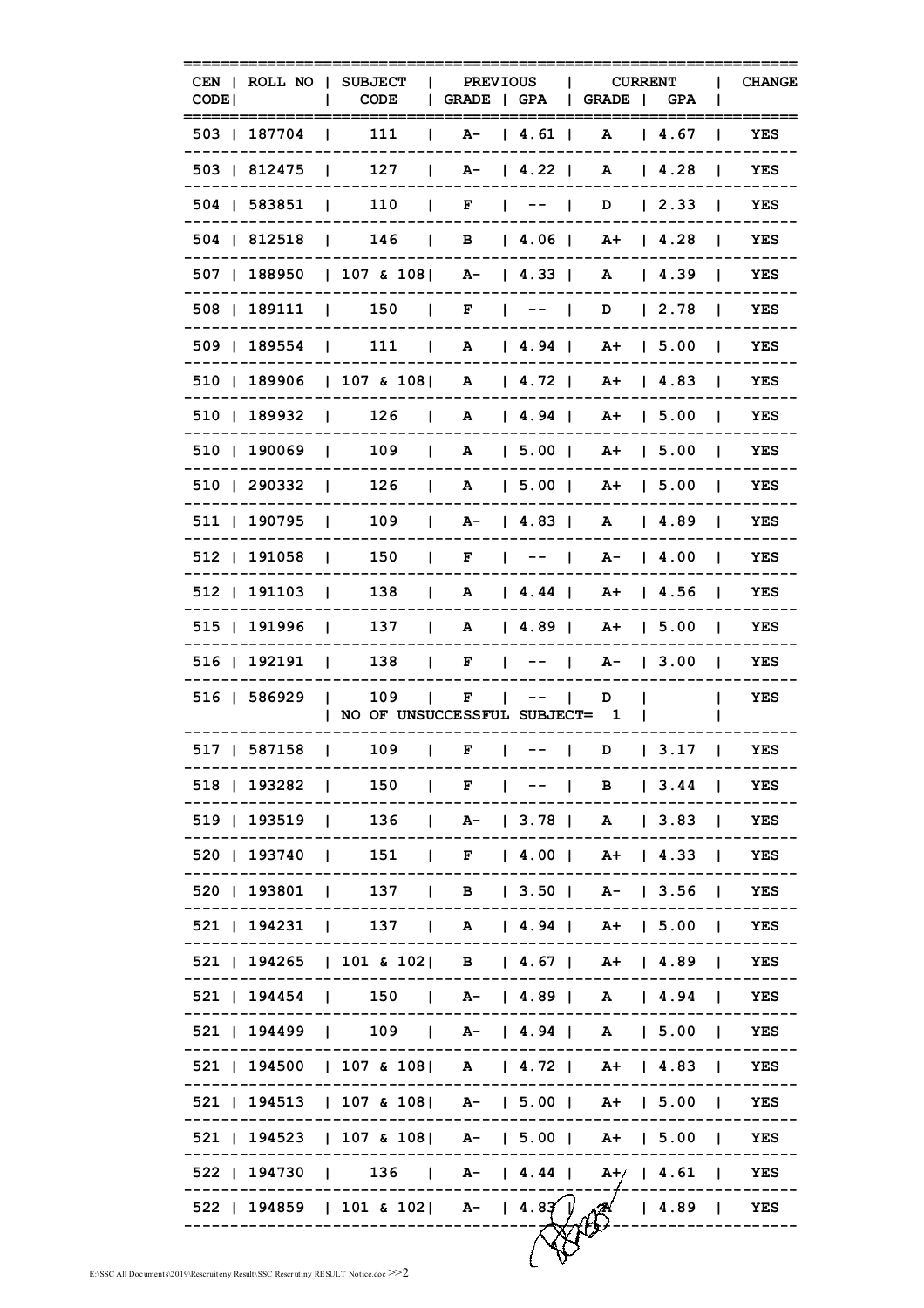| CODE <sup>1</sup> |                    |                | CEN   ROLL NO   SUBJECT<br><b>CODE</b>                                        | $\mathbf{L}$ | <b>PREVIOUS</b> | GRADE   GPA   GRADE                  |   | <b>CURRENT</b> | GPA                                            |                | <b>CHANGE</b> |
|-------------------|--------------------|----------------|-------------------------------------------------------------------------------|--------------|-----------------|--------------------------------------|---|----------------|------------------------------------------------|----------------|---------------|
|                   | 522   194958       | L              | 136                                                                           | $\mathbf{L}$ | A               | 4.83                                 |   | $A+$           | 4.94                                           | $\mathbf{I}$   | YES           |
| 523   195222      |                    |                | 11150                                                                         |              | $\mathbf{F}$    | $1 - - -$                            |   |                | $A+$   4.00                                    | $\mathbf{I}$   | YES           |
|                   | 524   196169       |                | $ 107 \& 108 $ B $ 4.89 $                                                     |              |                 |                                      |   |                | A   5.00                                       | -1             | YES           |
| 525   196471      |                    |                | $\vert$ 136   A   4.78   A+   4.89                                            |              |                 |                                      |   |                |                                                | $\mathbf{I}$   | YES           |
| 525   196623      |                    |                | $\vert$ 109   A   5.00   A +   5.00                                           |              |                 |                                      |   |                |                                                | $\mathbf{I}$   | YES           |
| 525   196630      |                    |                | $\begin{array}{ccc} \vert & 109 \end{array}$                                  |              |                 | A   4.94   A+   5.00                 |   |                |                                                | $\mathbf{I}$   | YES           |
|                   | 526   196686   111 |                |                                                                               |              |                 | $\vert$ A $\vert$ 4.44   A +   4.56  |   |                |                                                | $\blacksquare$ | YES           |
| 528   197310      |                    |                | $\begin{array}{ccc} \end{array}$                                              |              |                 | $\vert$ B $\vert$ 4.39   A-   4.44   |   |                |                                                | $\blacksquare$ | YES           |
| 532   591881      |                    |                | $ $ 109   F   --   D   2.00                                                   |              |                 |                                      |   |                |                                                | $\blacksquare$ | YES           |
| 533   592247      |                    |                | $ 107 \& 108 $ F $   $                                                        |              |                 |                                      | D |                |                                                | L              | YES           |
|                   |                    |                | NO OF UNSUCCESSFUL SUBJECT= 3                                                 |              |                 |                                      |   |                |                                                |                |               |
| 534   199205      |                    |                | $\frac{1}{26}$                                                                |              |                 | $  A -   4.94   A   5.00$            |   |                |                                                | $\mathbf{1}$   | YES           |
| 534   199245      |                    |                | $\begin{array}{ccc} & 109 \end{array}$                                        | $\mathbf{L}$ |                 | A-   4.89                            |   |                | A   4.94                                       | and the        | YES           |
| 534   592579      |                    |                | 141<br>$\mathbf{1}$                                                           |              |                 | $  F   --   C   3.44  $              |   |                |                                                |                | YES           |
| 537   200142      |                    |                | 136<br>and the state                                                          | $\mathbf{I}$ |                 | $F \quad   \quad -- \quad   \quad C$ |   |                | $\begin{array}{ c c } \hline \end{array}$ 3.22 | $\blacksquare$ | YES           |
| 537   200311      |                    |                | 137<br><b>Contract Contract</b>                                               | $\mathbf{L}$ | $\mathbf{F}$    | $\begin{array}{ccc} \end{array}$     |   |                | A+   5.00                                      | $\mathbf{L}$   | YES           |
| 538   200471      |                    |                | $\begin{array}{ccc} & 109 \end{array}$                                        | $\mathbf{L}$ |                 | A   5.00   A+   5.00                 |   |                |                                                | $\blacksquare$ | YES           |
|                   | 540   201057   109 |                |                                                                               |              |                 | $\vert$ A- $\vert$ 4.94   A   5.00   |   |                |                                                | $\mathbf{I}$   | YES           |
|                   | 541   594285       | $\blacksquare$ | 127                                                                           | $\mathbf{I}$ | $\mathbf{F}$    | $\vert$ -- $\vert$ A                 |   |                | $\vert$ 3.44                                   | $\Box$         | YES           |
|                   |                    |                | 543   201782   136   A   4.50   A+   4.61   YES                               |              |                 |                                      |   |                |                                                |                |               |
|                   |                    |                | 545   202804   111   B   4.28   A   4.39   YES                                |              |                 |                                      |   |                |                                                |                |               |
|                   |                    |                | 545   202891   101 & 102   A   4.83   A+   4.94   YES                         |              |                 |                                      |   |                |                                                |                |               |
|                   |                    |                | 545   595552   109   F   --   D     YES<br>  NO OF UNSUCCESSFUL SUBJECT= 1    |              |                 |                                      |   |                |                                                | $\mathbf{I}$   |               |
|                   |                    |                | 545   812830   146   F   --   D   2.67   YES                                  |              |                 |                                      |   |                |                                                |                |               |
|                   |                    |                | 546   376909   141   F   --   D   2.17   YES                                  |              |                 |                                      |   |                |                                                |                |               |
|                   |                    |                | 547   596091   109   F   --   D       YES                                     |              |                 |                                      |   |                |                                                |                |               |
|                   |                    |                | NO OF UNSUCCESSFUL SUBJECT= 1                                                 |              |                 |                                      |   |                | <b>Contract Contract Contract</b>              |                |               |
|                   |                    |                | 548   203501   136   F   --   C   4.11   YES                                  | $- - -$      |                 |                                      |   |                |                                                |                |               |
|                   |                    |                | 548   203514   136   F   --   C   3.56   YES                                  |              |                 |                                      |   |                |                                                |                |               |
|                   |                    |                | 548   203603   109   A   4.94   A+   5.00   YES                               |              |                 |                                      |   |                |                                                |                |               |
|                   |                    |                | 548   203626   136   F   --   C    <br>  NO OF UNSUCCESSFUL SUBJECT= $\sharp$ |              |                 |                                      |   |                |                                                | $\mathbf{I}$   | YES           |
|                   |                    |                |                                                                               |              |                 |                                      |   |                |                                                |                |               |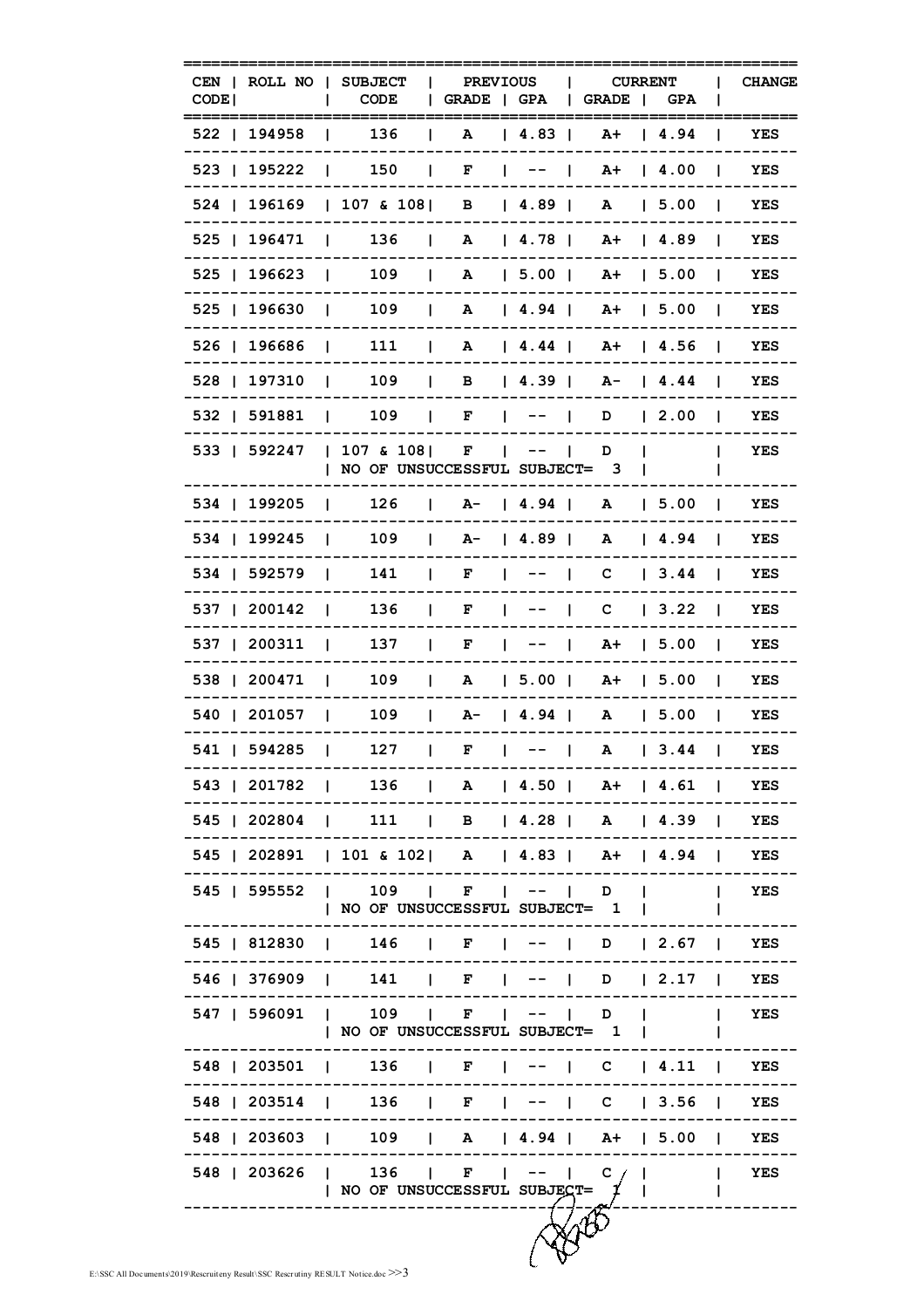| CEN<br>CODE | ROLL NO 1    |                | <b>SUBJECT</b><br>CODE                                    |              | <b>PREVIOUS</b><br>GRADE   GPA |                                 | <b>CURRENT</b><br><b>GRADE</b> | - 1 | <b>GPA</b>    |                | <b>CHANGE</b> |
|-------------|--------------|----------------|-----------------------------------------------------------|--------------|--------------------------------|---------------------------------|--------------------------------|-----|---------------|----------------|---------------|
|             | 549   187921 |                | 111                                                       |              | A                              | 4.78                            | A+                             |     | 4.89          |                | ----<br>YES   |
|             | 549   203859 | L              | 137                                                       | $\mathbf{L}$ | A                              | 4.89                            | A+                             |     | 1, 5.00       |                | YES           |
|             | 549   203952 | $\mathbf{L}$   | 150                                                       | $\mathbf{I}$ | A                              | 4.78                            | A+                             |     | $14.89$       |                | YES           |
|             | 552   204560 | $\mathbf{I}$   | 109                                                       | $\perp$      | A                              | 5.00                            | A+                             |     | $1\,5.00$     | - 1            | YES           |
|             | 553   597810 | $\perp$        | 109                                                       |              |                                | $F \qquad   \qquad -- \qquad  $ | D                              |     | 3.67          | $\blacksquare$ | YES           |
|             | 554   204914 |                | $ 101 \& 102 $                                            |              | A                              | 4.89                            | A+                             |     | 1, 5.00       | $\mathbf{I}$   | YES           |
|             | 556   205354 |                | 109<br><b>Contract Contract</b>                           | $\mathbf{L}$ |                                | $A - 14.83$                     | A                              |     | 14.89         |                | YES           |
|             | 558   206355 | $\Box$         | 150                                                       | $\mathbf{L}$ |                                | $A - 14.28$                     | A                              |     | 14.33         | -1             | YES           |
|             | 559   206479 | $\mathbf{I}$   | 150                                                       | $\mathbf{I}$ | A                              | 5.00                            | $A+$   5.00                    |     |               | - 1            | YES           |
|             | 559   206482 | $\mathbf{I}$   | 150                                                       | $\mathbf{I}$ | A                              | 5.00                            | A+                             |     | 15.00         | $\blacksquare$ | YES           |
|             | 559   206571 | L              | 150                                                       | $\mathbf{L}$ | ${\bf A}$                      | 4.89                            | A+                             |     | 15.00         |                | YES           |
|             | 559   206686 | $\mathbf{L}$   | 150                                                       | $\mathbf{L}$ |                                | $A - 14.11$                     | A                              |     | 14.17         |                | YES           |
|             | 565   207769 | $\mathbf{L}$   | 111                                                       | $\mathbf{I}$ |                                | B   4.94                        | $A - 15.00$                    |     |               | $\mathbf{I}$   | YES           |
|             | 565   207816 | $\mathbf{I}$   | 109                                                       | $\mathbf{I}$ | в                              | 4.89                            | $A - 14.94$                    |     |               | $\blacksquare$ | YES           |
|             | 566   600982 | L              | 127                                                       | L            | A                              | $14.22$ 1                       | A+                             |     | 14.33         | $\mathbf{L}$   | YES           |
|             | 569   209220 | I.             | 109                                                       | L            | A                              | 5.00                            | A+                             |     | 15.00         |                | <b>YES</b>    |
|             | 569   209339 | $\blacksquare$ | 136                                                       | $\mathbf{L}$ |                                | $A - 14.72$                     | A                              |     | $\sqrt{4.78}$ | -1             | YES           |
|             | 569   209373 | $\blacksquare$ | 111                                                       | $\mathbf{L}$ |                                | B   4.39                        | $A - 14.44$                    |     |               | $\mathbf{I}$   | YES           |
|             |              |                | 570   209530   101 & 102   A-   4.94   A+   5.00   YES    |              |                                |                                 |                                |     |               |                |               |
|             |              |                | 571   602410   111   D   1.89   C   2.00   YES            |              |                                |                                 |                                |     |               |                |               |
|             |              |                | 572   210132   137   F   --   B   3.22   YES              |              |                                |                                 |                                |     |               |                |               |
|             |              |                | 572   291649   137   F   --   C   3.28   YES              |              |                                |                                 |                                |     |               |                |               |
|             |              |                | 573   210739   150   B   4.89   A   5.00   YES            |              |                                |                                 |                                |     |               |                |               |
|             |              |                | 573   210792   136   A   4.78   A+   4.89   YES           |              |                                |                                 |                                |     |               |                |               |
|             |              |                | 573   210864   109   A   5.00   A+   5.00   YES           |              |                                |                                 |                                |     |               |                |               |
|             |              |                | 573   248546   136   A   4.56   A+   4.67   YES           |              |                                |                                 |                                |     |               |                |               |
|             |              |                | 573   248550   136   A-   4.39   A+   4.56   YES          |              |                                |                                 |                                |     |               |                |               |
|             |              |                | 574   211108   107 & 108   A-   4.50   A   4.56   YES     |              |                                |                                 |                                |     |               |                |               |
|             |              |                | 575   211303   150   A   4.89   A+   5.00   YES           |              |                                |                                 |                                |     |               |                |               |
|             |              |                | 577   211723   136   A   4.39   A+   4.50   YES           |              |                                |                                 |                                |     |               |                |               |
|             |              |                | 578   211905   137   A   4.78 $\downarrow$ A   4.89   YES |              |                                |                                 |                                |     |               |                |               |
|             |              |                |                                                           |              |                                |                                 |                                |     |               |                |               |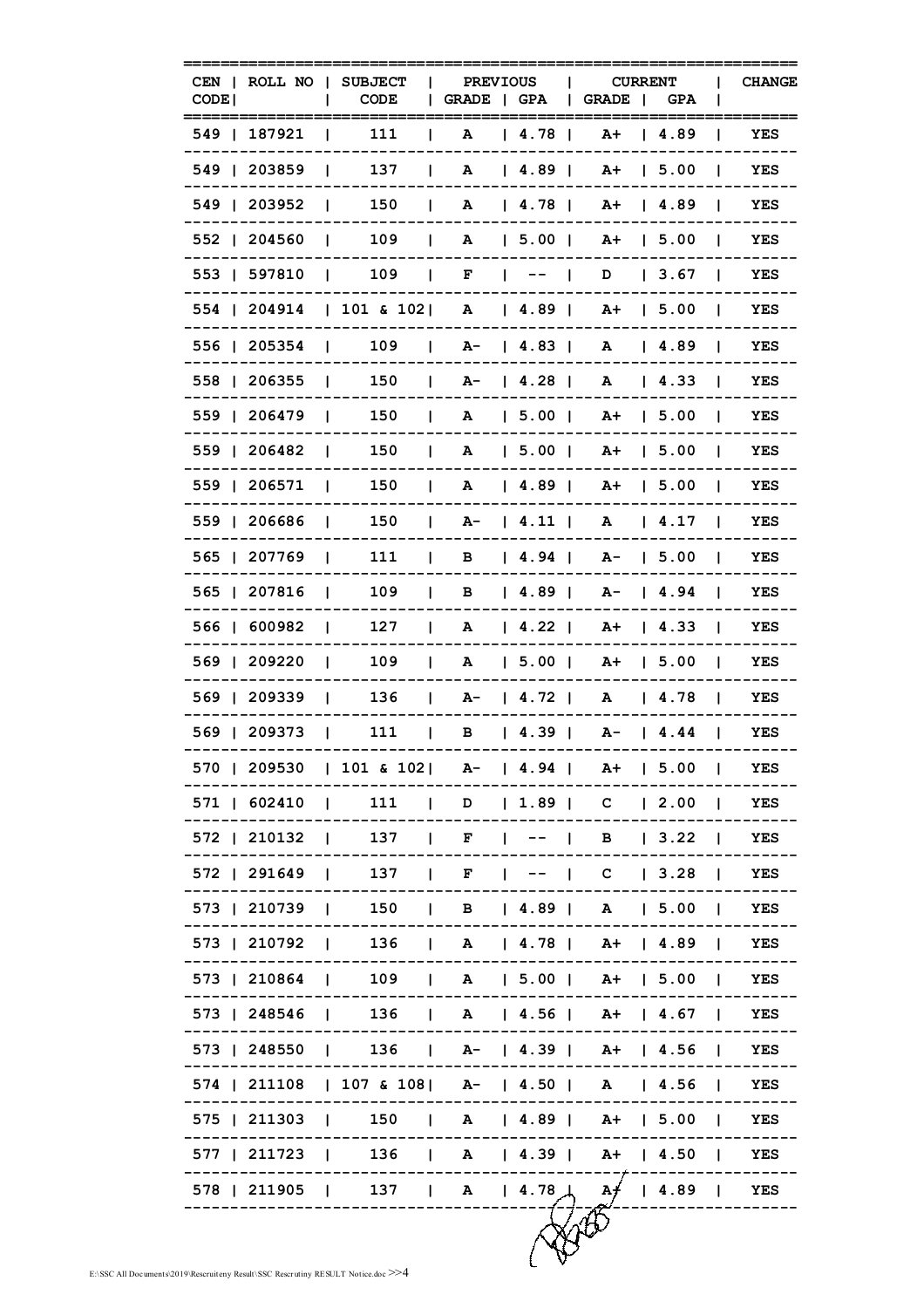| CODE <sup>1</sup> | CEN   ROLL NO | <b>SUBJECT</b><br>- 1<br><b>CODE</b>                                                          | GRADE   GPA                  | <b>PREVIOUS</b>                         | <b>CURRENT</b><br>GRADE    | <b>GPA</b>                               |                | <b>CHANGE</b> |
|-------------------|---------------|-----------------------------------------------------------------------------------------------|------------------------------|-----------------------------------------|----------------------------|------------------------------------------|----------------|---------------|
|                   | 578   813496  | 146                                                                                           | в                            | 3.94                                    | A-                         | 14.00                                    |                | YES           |
|                   | 579   212142  | 109                                                                                           | L                            | $A - 14.33$                             | A                          | $\begin{array}{cc} 1 & 4.39 \end{array}$ |                | YES           |
|                   | 579   212282  | 109<br>$\mathbf{I}$                                                                           | $\mathbf{I}$<br>$\mathbf{B}$ | $\begin{array}{ccc} & 4.78 \end{array}$ |                            | $A - 14.83$                              |                | YES           |
|                   | 582   212755  | 126<br>L                                                                                      | $\mathbf{L}$                 | A   4.94                                |                            | $A+$   5.00                              | $\mathbf{I}$   | YES           |
|                   | 584   213226  | 126<br>L                                                                                      | $\mathbf{I}$                 | A   5.00                                | A+ 15.00                   |                                          | - 1            | YES           |
|                   | 584   213239  | 137<br>L                                                                                      | $\mathbf{L}$                 | $A - 14.50$                             | A                          | 14.56                                    | $\mathbf{L}$   | YES           |
|                   | 584   213319  | 111<br>L                                                                                      | L                            | A-   4.78                               | A                          | $\begin{array}{cc} 1 & 4.83 \end{array}$ | $\mathbf{L}$   | YES           |
|                   | 584   213402  | 150<br>$\blacksquare$                                                                         | $\mathbf{I}$                 | $A - 15.00$                             | A                          | 15.00                                    | $\mathbf{I}$   | <b>YES</b>    |
|                   | 584   213513  | 109<br>$\mathbf{I}$                                                                           | T                            | $C \begin{array}{ccc} 4.89 \end{array}$ | B                          | $1\,5.00$                                | $\blacksquare$ | YES           |
|                   | 584   213573  | 150                                                                                           | A<br>$\mathbf{I}$            | 5.00                                    |                            | $A+$   5.00                              |                | YES           |
|                   | 584   213623  | 109                                                                                           | L<br>в                       | $14.39$ $1$                             |                            | $A - 14.44$                              |                | YES           |
|                   | 585   290560  | 109<br>L                                                                                      | C<br>$\mathbf{I}$            | $\begin{array}{ccc} & 4.67 \end{array}$ | $\mathbf{B}$               | 4.78                                     | $\mathbf{I}$   | YES           |
|                   | 586   214136  | 137<br>L                                                                                      | F<br>$\mathbf{I}$            | $1 - - -$                               |                            | $A - 13.50$                              | $\blacksquare$ | YES           |
|                   | 589   214896  | 109<br>L                                                                                      | $\mathbf{I}$<br>в            | $\vert$ 4.50 $\vert$                    |                            | $A - 14.56$                              | $\blacksquare$ | YES           |
|                   | 589   215041  | 136<br>L                                                                                      | L                            | A   4.17                                | A+                         | $\begin{array}{c} 4.28 \end{array}$      | $\mathbf{L}$   | YES           |
|                   | 590   215171  | 137<br>I.                                                                                     | $\mathbf{L}$                 | $A - 14.61$                             | A                          | $\begin{array}{cc} 1 & 4.67 \end{array}$ | I.             | YES           |
|                   | 593   215762  | $\blacksquare$<br>137                                                                         | $\mathbf{L}$                 | A   4.67                                |                            | $A+$   4.78                              | $\blacksquare$ | YES           |
|                   | 601   215858  | 109                                                                                           | $\mathbf{L}$                 | A   4.78                                |                            | $A+$   4.89                              | $\mathbf{I}$   | YES           |
|                   |               | 601   215880   109   A   4.89   A+   5.00   YES                                               |                              |                                         |                            |                                          |                |               |
|                   |               | 150<br>L                                                                                      |                              |                                         | $  A   4.89   A+   5.00  $ |                                          |                | <b>YES</b>    |
|                   |               | 601   606635   109   F   --   D   3.33   YES                                                  |                              |                                         |                            |                                          |                |               |
|                   |               | 602   216270   111   A-   4.94   A   5.00   YES                                               |                              |                                         |                            |                                          |                |               |
|                   |               | 602   216308   136   A   5.00   A+   5.00   YES                                               |                              |                                         |                            |                                          |                |               |
|                   |               | 602   607196   109   F   --   D   2.67   YES                                                  |                              |                                         |                            |                                          |                |               |
|                   |               | 604   381387   107 & 108   F   --   D   2.72   YES                                            |                              |                                         |                            |                                          |                |               |
|                   |               | 605   217451   150   A   4.67   A+   4.78   YES                                               |                              |                                         |                            |                                          |                |               |
|                   |               | 606   217563   136   A   4.89   A+   5.00   YES                                               |                              |                                         |                            |                                          |                |               |
|                   |               | 608   217832   111   B   3.72   A-   3.78   YES                                               |                              |                                         |                            |                                          |                |               |
|                   |               | 610   218623   136   A   4.89   A+   5.00   YES                                               |                              |                                         |                            |                                          |                |               |
|                   |               | 612   219313   107 & 108   B   3.94   A-   4.06   YES<br>$ $ 138   B   3.94   A-   4.06   YES |                              |                                         |                            |                                          |                |               |
|                   |               | 614   219962   136   A-   4.22   A/   4.28   YES                                              |                              |                                         |                            |                                          |                |               |
|                   |               |                                                                                               |                              |                                         |                            |                                          |                |               |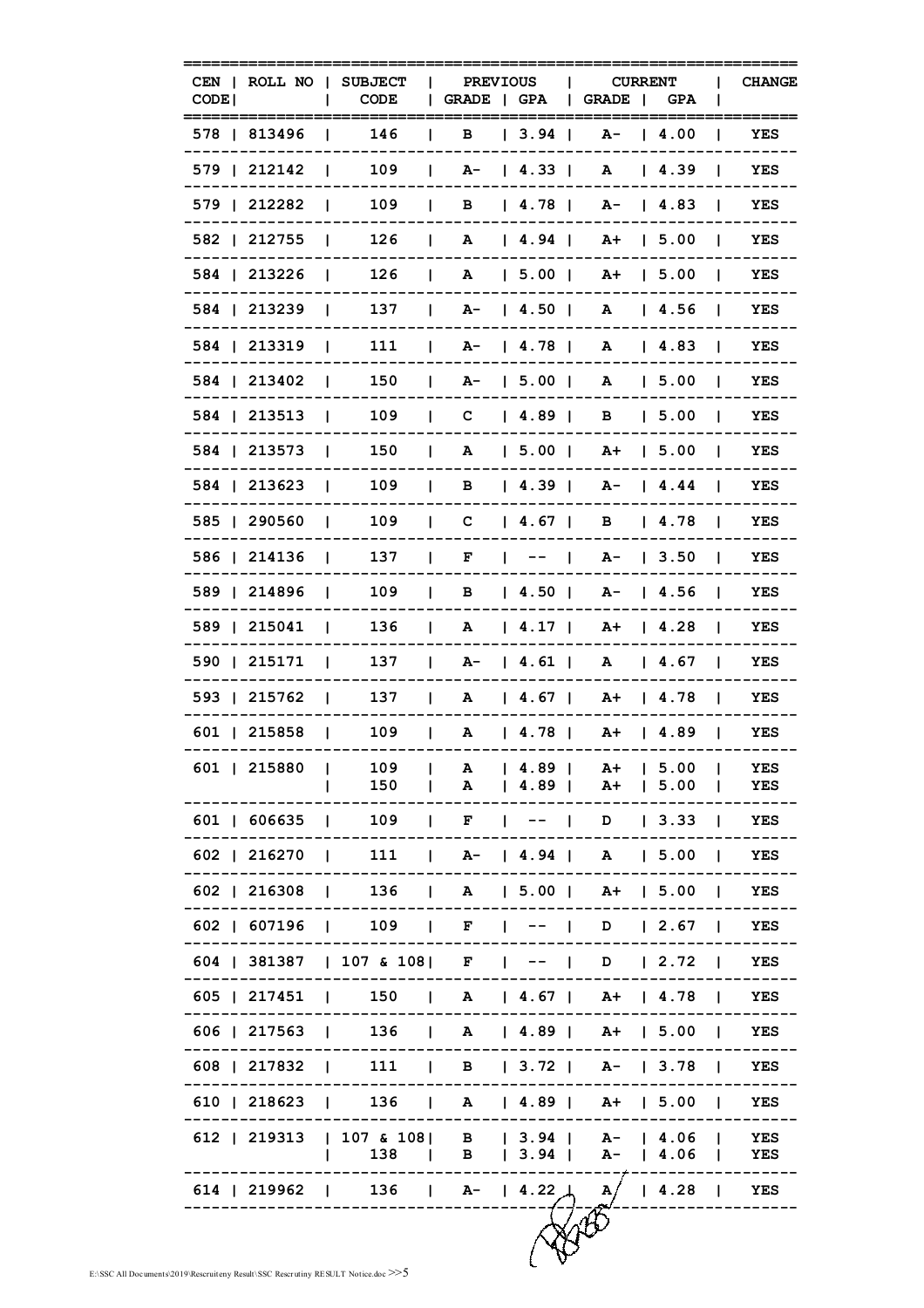| CODE <sub>I</sub>  |                    | CEN   ROLL NO   SUBJECT<br><b>CODE</b>                    |              | PREVIOUS  <br>  GRADE   GPA   GRADE   GPA | <b>CURRENT</b> |          | $\mathbf{I}$   | <b>CHANGE</b> |
|--------------------|--------------------|-----------------------------------------------------------|--------------|-------------------------------------------|----------------|----------|----------------|---------------|
| 615   220197       |                    | 109                                                       | $\mathbf{C}$ | 3.78                                      | в              | 3.89     | L              | YES           |
| 617   220537       |                    | 109<br><b>Contract Contract Contract</b>                  | $\mathbf{L}$ | A   4.83   A+   4.94                      |                |          |                | YES           |
| 617   813853   143 |                    |                                                           | $\mathbf{1}$ | A   4.44   A+   4.56                      |                |          | $\mathbf{I}$   | YES           |
| 617   813880       |                    |                                                           |              | 143   A   5.00   A +   5.00               |                |          | $\sim$ 1.      | YES           |
|                    |                    | 618   613869   127   F   $-$   D   2.89                   |              |                                           |                |          | $\mathbf{1}$   | YES           |
|                    |                    | 619   221387   136   A-   4.00   A   4.06                 |              |                                           |                |          | $\mathbf{1}$   | YES           |
| 619   221466       |                    | $ 107 \& 108 $ F $   $<br>  NO OF UNSUCCESSFUL SUBJECT= 3 |              |                                           | D              |          |                | YES           |
|                    |                    | 619   221518   136   A   4.17   A+   4.28                 |              |                                           |                |          | $\mathbf{I}$   | YES           |
| 619   221560       |                    | $\vert$ 136   A   4.67   A +   4.78                       |              |                                           |                |          | $\mathbf{I}$   | YES           |
|                    |                    | 619   221586   109   A-   4.83   A   4.89                 |              |                                           |                |          |                | YES           |
|                    |                    | 627   222271   101 & 102   A   4.78   A +   4.89          |              |                                           |                |          |                | YES           |
|                    |                    | 627   222295   101 & 102   A   4.83   A+   4.94           |              |                                           |                |          |                | YES           |
| 627   222355       |                    | $\vert$ 112   A   5.00   A +   5.00                       |              |                                           |                |          |                | YES           |
| 628   616462       | $\blacksquare$     | $127$                                                     |              | $F \qquad   \qquad -- \qquad  $           |                | D   3.44 |                | YES           |
| 630   222985   137 |                    |                                                           | $\mathbf{L}$ | A   4.83   A+   4.94                      |                |          |                | YES           |
|                    |                    | 630   223223   109                                        |              | $1 \quad A - 15.001$                      |                | A   5.00 | $\sim$ 1.      | YES           |
| 631   223516       | <b>The Company</b> | 136                                                       |              | $\vert$ B $\vert$ 3.61   A- $\vert$ 3.67  |                |          | $\blacksquare$ | YES           |
| 651   223699       | $\blacksquare$     | 150                                                       | $\mathbf{1}$ | A   5.00   A+   5.00                      |                |          | $\blacksquare$ | YES           |
|                    |                    | 651   223710   126   A   4.78   A +   4.89   YES          |              |                                           |                |          |                |               |
|                    |                    | 651   223725   138   A   4.61   A+   4.72   YES           |              |                                           |                |          |                |               |
|                    |                    | 651   223737   109   A   5.00   A+   5.00   YES           |              |                                           |                |          |                |               |
|                    |                    | 651   223745   109   A-   4.72   A   4.78   YES           |              |                                           |                |          |                |               |
|                    |                    | 651   223753   109   B   4.78   A-   4.83   YES           |              |                                           |                |          |                |               |
|                    |                    | 651   223814   136   A   4.72   A+   4.83   YES           |              |                                           |                |          |                |               |
|                    |                    | 651   223849   134   F   4.78   A+   5.00   YES           |              |                                           |                |          |                |               |
|                    |                    | 652   223974   138   A   4.72   A+   4.83   YES           |              |                                           |                |          |                |               |
|                    |                    | 652   223976   111   A-   4.67   A   4.72   YES           |              |                                           |                |          |                |               |
|                    |                    | 652   224025   136   A-   5.00   A   5.00   YES           |              |                                           |                |          |                |               |
|                    |                    | 652   224034   107 & 108   A   4.67   A +   4.78   YES    |              |                                           |                |          |                |               |
|                    |                    | 652   224080   101 & 102   A   5.00   A+/   5.00   YES    |              |                                           |                |          |                |               |
|                    |                    | 652   224156   111   A   4.89   $\sqrt{24}$   5.00   YES  |              |                                           |                |          |                |               |
|                    |                    |                                                           |              |                                           |                |          |                |               |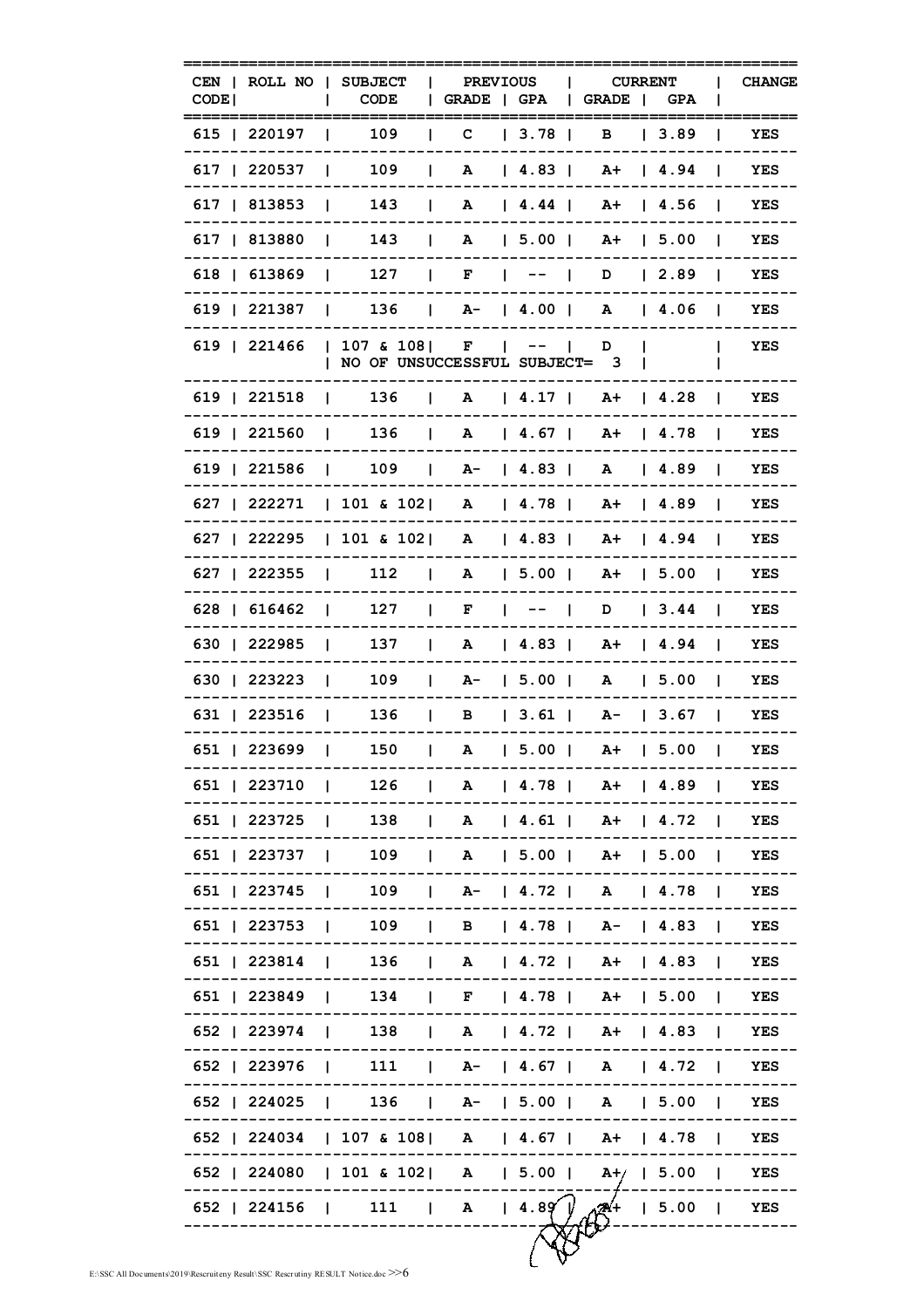| CEN   ROLL NO   SUBJECT<br>CODE I                  | <b>CODE</b>                                        | <b>PREVIOUS</b><br>$\mathbf{L}$<br>  GRADE   GPA   GRADE   GPA |      |        | <b>CURRENT</b>           |                | <b>CHANGE</b> |
|----------------------------------------------------|----------------------------------------------------|----------------------------------------------------------------|------|--------|--------------------------|----------------|---------------|
| 656   225180                                       | 111                                                | A-   4.56  <br>$\mathbf{L}$                                    |      | A      | 4.61                     |                | YES           |
| 658   225517                                       | $ 107 \& 108 $ A $ 4.89 $ A + $ 5.00 $             |                                                                |      |        |                          | $\mathbf{I}$   | YES           |
| 658   225579   109   B   4.83   A-   4.89          |                                                    |                                                                |      |        |                          |                | YES           |
| 658   225671   150   A-   4.61   A   4.67          |                                                    |                                                                |      |        |                          |                | YES           |
| 660   226026   134   F   4.17   A   4.39           |                                                    |                                                                |      |        |                          |                | YES           |
| 661   226391   137   A-   5.00   A   5.00          |                                                    |                                                                |      |        |                          |                | YES           |
| 661   226406   137   A   5.00   A+   5.00          |                                                    |                                                                |      |        |                          |                | YES           |
| 661   226419   107 & 108   F   --                  |                                                    |                                                                |      |        | B   3.39                 |                | YES           |
| 661   385517   107 & 108   F   --                  |                                                    |                                                                |      |        | D   2.91                 | $\mathbf{I}$   | YES           |
| 662   226637   107 & 108   A   4.67   A+   4.78    |                                                    |                                                                |      |        |                          |                | YES           |
| 662   226657                                       | $\vert$ 137   A   4.56   A +   4.67                |                                                                |      |        |                          |                | YES           |
| 662   226693                                       | $\vert$ 111   A-   4.39   A   4.44                 |                                                                |      |        |                          |                | YES           |
| 662   226869   136   A   4.50   A +   4.61         |                                                    |                                                                |      |        |                          |                | YES           |
| 664   620927                                       | $ 107 \& 108 $ F $   $                             |                                                                |      | C      |                          |                | YES           |
|                                                    | NO OF UNSUCCESSFUL SUBJECT=<br>110<br>$\mathbf{I}$ | F                                                              | $--$ | 1<br>D |                          |                | YES           |
|                                                    | NO OF UNSUCCESSFUL SUBJECT= 1                      |                                                                |      |        |                          |                |               |
| 665   227131   126                                 |                                                    | $\vert$ A $\vert$ 4.06 $\vert$ A + $\vert$ 4.17 $\vert$        |      |        |                          |                | YES           |
| 665   227343   109   A-   4.50   A   4.56          |                                                    |                                                                |      |        |                          | $\mathbf{I}$   | YES           |
| 667   227522                                       |                                                    | $126$   A   5.00   A +   5.00                                  |      |        |                          | $\blacksquare$ | YES           |
| 667   227583   126   A   4.67   A+   4.78   YES    |                                                    |                                                                |      |        |                          |                |               |
| 668   227659   111   A-   4.89   A   4.94   YES    |                                                    |                                                                |      |        |                          |                |               |
| 668   227695   109   A-   4.94   A   5.00   YES    |                                                    |                                                                |      |        |                          |                |               |
| 668   814547   152   F   --   D   2.61   YES       |                                                    |                                                                |      |        |                          |                |               |
| 670   228259   137   A-   3.78   A   3.83   YES    |                                                    |                                                                |      |        |                          |                |               |
| 670   228262   111   A-   3.39   A   3.44   YES    |                                                    |                                                                |      |        |                          |                |               |
| 672   228515   109   A   4.89   A+   5.00   YES    |                                                    |                                                                |      |        |                          |                |               |
| 672   228609   126   A-   4.72   A   4.78   YES    |                                                    |                                                                |      |        |                          |                |               |
| 672   623581   107 & 108   F   --   D   3.28   YES |                                                    |                                                                |      |        |                          |                |               |
| 673   228785   137   A   4.50   A+   4.61   YES    |                                                    |                                                                |      |        |                          |                |               |
| 673   228828   136   A-   4.06   A   4.11   YES    |                                                    |                                                                |      |        |                          |                |               |
| 675   229687   111   A-   4.39   A /   4.44   YES  |                                                    |                                                                |      |        |                          |                |               |
| 675   229890   109   A-   4.72 $\sqrt{ }$          |                                                    |                                                                |      |        | $\sqrt{28}$   4.78   YES |                |               |
|                                                    |                                                    |                                                                |      |        |                          |                |               |
|                                                    |                                                    |                                                                |      |        |                          |                |               |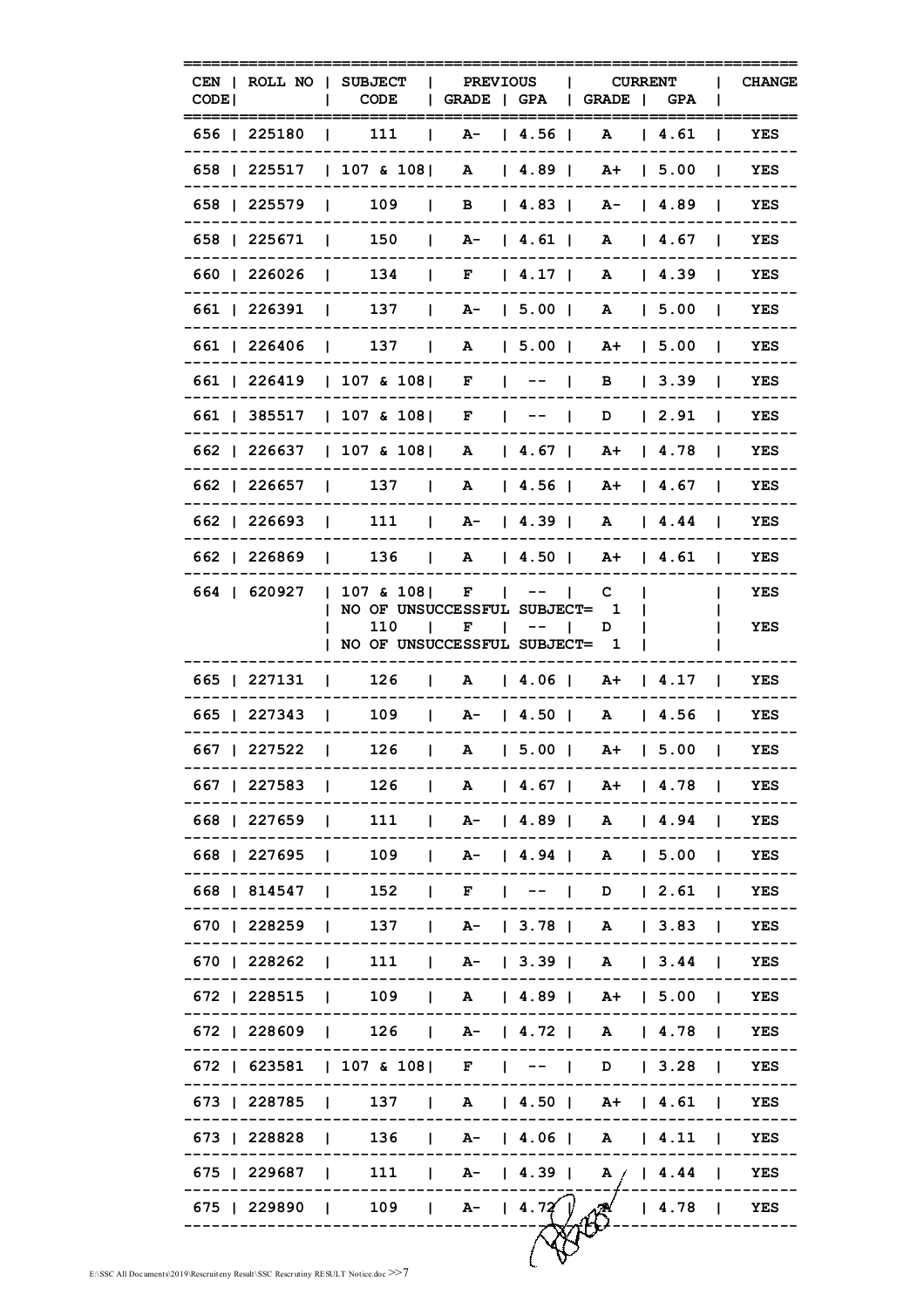| CODE |                                | CEN   ROLL NO   SUBJECT<br><b>CODE</b>                                                                          | <b>PREVIOUS</b><br>GRADE   GPA    |                                           | GRADE                | <b>CURRENT</b><br><b>GPA</b> |                | <b>CHANGE</b> |
|------|--------------------------------|-----------------------------------------------------------------------------------------------------------------|-----------------------------------|-------------------------------------------|----------------------|------------------------------|----------------|---------------|
|      | 677   231055                   | 109                                                                                                             | в                                 | 3.78                                      |                      | $A - 13.83$                  |                | YES           |
|      | 685   232294                   | 136<br>$\mathbf{L}$                                                                                             | L                                 | $A - 13.941$                              |                      | A   4.00                     |                | YES           |
|      | 685   232332                   | 109<br>$\mathbf{I}$                                                                                             | C   3.72                          |                                           |                      | B   3.83                     | $\mathbf{I}$   | YES           |
|      | 701   232592                   | 137<br>$\blacksquare$                                                                                           | $  A -   3.94  $                  |                                           |                      | A   4.00                     | $\mathbf{I}$   | YES           |
|      | 701   232775                   | 150<br>$\Box$                                                                                                   |                                   |                                           | A+ 14.94             |                              | $\sim$ 1.1     | YES           |
|      | 702   233007                   | 109<br>$\blacksquare$                                                                                           | $\mathbf{L}$                      | $A - 14.44$                               |                      | A   4.50                     | $\mathbf{I}$   | YES           |
|      | 702   233119                   | 109<br>and the contract                                                                                         | $\mathbf{L}$                      | A-   4.94                                 |                      | A   5.00                     | $\mathbf{I}$   | <b>YES</b>    |
|      | 703   233332<br>$\blacksquare$ | 126                                                                                                             | $\mathbf{L}$                      | A   5.00                                  |                      | $A+$   5.00                  | $\mathbf{I}$   | YES           |
|      | 703   233459                   |                                                                                                                 | $109$   B   4.78                  |                                           |                      | $A - 14.83$                  | $\mathbf{I}$   | YES           |
|      | 703   628451                   | $ 107 \& 108 $ F $   $<br>  NO OF UNSUCCESSFUL SUBJECT= 1                                                       |                                   |                                           | C.                   |                              |                | YES           |
|      | 704   628676                   | 153<br>$\mathbf{I}$                                                                                             | $\mathbf{L}$<br>F<br>$\mathbf{L}$ | $- -$<br>$\mathbf{L}$                     |                      | B   2.83                     | $\mathbf{L}$   | YES           |
|      | 705   233723                   | 137<br>$\Box$                                                                                                   | $\mathbf{L}$<br>F                 | $\frac{1}{2}$ $\frac{1}{2}$ $\frac{1}{2}$ | A- 13.72             |                              | $\blacksquare$ | YES           |
|      | 705   233868                   | 136<br>$\blacksquare$                                                                                           | <b>Contract Contract</b>          |                                           | A   4.44   A+   4.56 |                              | $\blacksquare$ | YES           |
|      | 706   634814                   | 127<br>$\blacksquare$                                                                                           | $\mathbf{I}$                      | $F \mid - -  $                            |                      | $D$   3.28                   | $\Box$         | YES           |
|      | 707   234122                   | 109<br>$\blacksquare$                                                                                           | L                                 | $C \begin{array}{ccc} 3.94 \end{array}$   |                      | B   4.06                     | $\mathbf{I}$   | YES           |
|      | 708   234264<br>$\Box$         | 109                                                                                                             | $\mathbf{L}$                      |                                           | B   4.50   A-   4.56 |                              | $\blacksquare$ | YES           |
|      | 708   234290<br>$\blacksquare$ | 126                                                                                                             | $\mathbf{L}$                      | $A - 14.22$                               |                      | A   4.28                     | $\blacksquare$ | YES           |
|      | 711   234931                   | 111<br>$\blacksquare$                                                                                           | $\mathbf{I}$                      |                                           | A   5.00   A+   5.00 |                              | $\blacksquare$ | YES           |
|      |                                | 711   234998   136   F   --   C   3.61   YES                                                                    |                                   |                                           |                      |                              |                |               |
|      |                                | 711   631980   110   F   --   D  <br>  NO OF UNSUCCESSFUL SUBJECT= 1                                            |                                   |                                           |                      |                              |                | I YES         |
|      |                                | 712   235010   111   A   5.00   A+   5.00   YES                                                                 |                                   |                                           |                      |                              |                |               |
|      |                                | 712   235014   150   A-   4.33   A   4.39   YES                                                                 |                                   |                                           |                      |                              |                |               |
|      |                                | 712   235076   109   A-   4.61   A   4.67   YES                                                                 |                                   |                                           |                      |                              |                |               |
|      |                                | 715   235495   107 & 108   A   5.00   A+   5.00   YES                                                           |                                   |                                           |                      |                              |                |               |
|      |                                | 716   235718   111   B   3.78   A-   3.83   YES                                                                 |                                   |                                           |                      |                              |                |               |
|      |                                | 716   634362   107 & 108   A-   4.61   A   4.67   YES                                                           |                                   |                                           |                      |                              |                |               |
|      |                                | 717   390475   107 & 108   F   --   D   3.00   YES                                                              |                                   |                                           |                      |                              |                |               |
|      |                                | 717   634627   110   F   --   D   3.17   YES                                                                    |                                   |                                           |                      |                              |                |               |
|      |                                | 718   235925   107 & 108   A   4.89   A+   5.00   YES                                                           |                                   |                                           |                      |                              |                |               |
|      |                                | 718   235926   107 & 108   A   5.00 $\uparrow$ A $\uparrow$   5.00   YES<br>----------------------------------- |                                   |                                           |                      |                              |                | .             |
|      |                                |                                                                                                                 |                                   |                                           |                      |                              |                |               |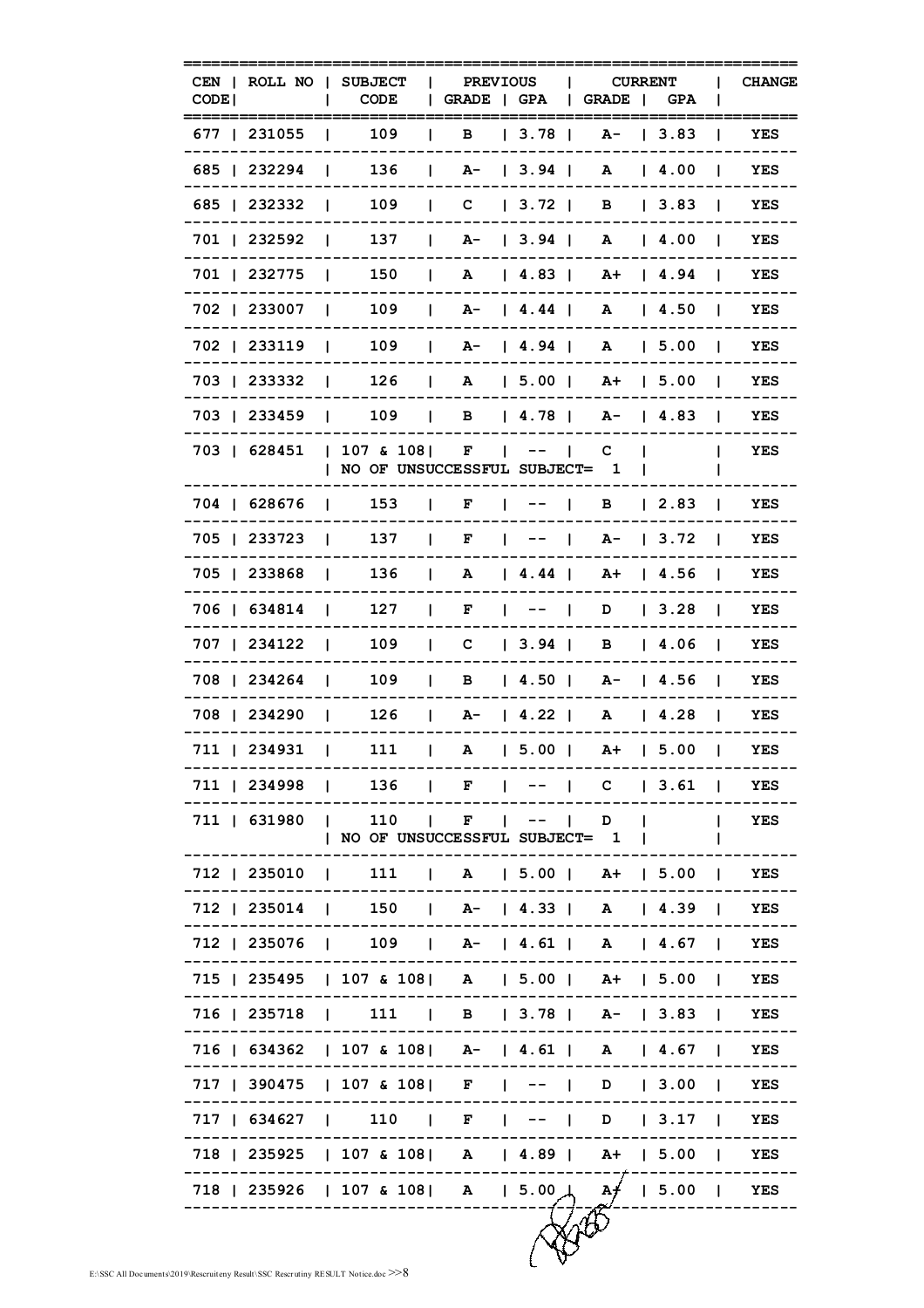| CODE <sup>1</sup> |              | CEN   ROLL NO   SUBJECT<br>CODE                                       | <b>PREVIOUS</b><br>$\mathbf{L}$<br>  GRADE   GPA   GRADE   GPA |                                         | <b>CURRENT</b>       |                      |                | <b>CHANGE</b> |
|-------------------|--------------|-----------------------------------------------------------------------|----------------------------------------------------------------|-----------------------------------------|----------------------|----------------------|----------------|---------------|
|                   | 718   235927 | 107 & 108                                                             |                                                                | A   4.78                                |                      | A+ 14.89             |                | YES           |
|                   | 718   235929 | $\begin{array}{ccc} \end{array}$ 126 $\begin{array}{ccc} \end{array}$ |                                                                | $A - 15.00$                             |                      | A   5.00             | $\mathbf{I}$   | <b>YES</b>    |
|                   |              | 726   236321   101 & 102   B   4.89                                   |                                                                |                                         | A+ 15.00             |                      | -1             | YES           |
|                   |              | 726   236524   137   A   4.78                                         |                                                                |                                         |                      | A+ 14.89             | $\sim$ 1.      | YES           |
|                   |              | 726   236800   101 & 102   A   4.61                                   |                                                                |                                         |                      | A+   4.72            |                | YES           |
|                   | 728   237227 | $\begin{array}{ccc} \vert & 109 & \vert \end{array}$                  |                                                                | A-   4.94                               |                      | A   5.00             | $\blacksquare$ | YES           |
|                   |              | 728   237275   109                                                    |                                                                | A   4.89                                |                      | $A+$   5.00          |                | YES           |
|                   | 728   391224 | $\begin{array}{ccc} & 136 \\ \end{array}$<br>$\sim$ 1.                |                                                                | $F \left  \right $ $\left  - - \right $ |                      | $C = 2.56$           | $\blacksquare$ | YES           |
|                   | 729   237605 | 111<br>$\blacksquare$                                                 | $\Box$                                                         | A   4.78                                | A+ 14.89             |                      | $\mathbf{I}$   | YES           |
|                   | 729   237813 | <b>Contract Contract</b>                                              | $150$ $\mu$ $A$ $\bar{ }$   5.00 $\mu$                         |                                         |                      | A   5.00             |                | YES           |
|                   |              | 729   237830   101 & 102   A-   4.72                                  |                                                                |                                         |                      | A   4.78             |                | YES           |
|                   |              | 730   237854   137                                                    |                                                                | A   4.72                                |                      | A+ 14.83 1           |                | YES           |
|                   | 730   237884 | 150                                                                   |                                                                | $C \begin{array}{ccc} 4.44 \end{array}$ |                      | A+   4.78            |                | YES           |
|                   | 731   238011 | 138<br>$\sim$ 1.<br>$\mathbf{I}$                                      |                                                                | B   4.28                                |                      | A-   4.33            |                | YES           |
|                   | 731   636740 | 109<br>$\mathbf{I}$                                                   | $\mathbf{L}$                                                   | $F \left  \right $ $\left  - - \right $ | B                    | $\vert$ 3.94 $\vert$ |                | YES           |
|                   | 732   238504 | 150                                                                   | $\mathbf{L}$                                                   |                                         | A   5.00   A+   5.00 |                      | $\mathbf{I}$   | YES           |
|                   | 732   238547 | 137                                                                   | $\mathbf{L}$                                                   |                                         | A   4.17   A+   4.28 |                      |                | YES           |
|                   | 733   238995 | 109                                                                   | $\vert$ B $\vert$ 4.89   A - $\vert$ 4.94                      |                                         |                      |                      |                | YES           |
|                   |              | 734   239507   109   D   3.61   C   3.72   YES                        |                                                                |                                         |                      |                      |                |               |
|                   |              | 734   239532   107 & 108   F   --   B   2.89   YES                    |                                                                |                                         |                      |                      |                |               |
|                   |              | 743   241697   138   A   3.83   A+   3.94   YES                       |                                                                |                                         |                      |                      |                |               |
|                   |              | 744   241996   109   D   3.78   C   3.89   YES                        |                                                                |                                         |                      |                      |                |               |
|                   |              | 749   243166   109   A   5.00   A+   5.00   YES                       |                                                                |                                         |                      |                      |                |               |
|                   |              | 749   243311   136   A   --   A+  <br>  NO OF UNSUCCESSFUL SUBJECT= 1 |                                                                |                                         |                      |                      |                | YES           |
|                   |              | 749   243333   136   A   4.78   A+   4.89   YES                       |                                                                |                                         |                      |                      |                |               |
|                   |              | 749   291456   126   A   5.00   A+   5.00   YES                       |                                                                |                                         |                      |                      |                |               |
|                   |              | 749   291498   126   A-   4.94   A   5.00   YES                       |                                                                |                                         |                      |                      |                |               |
|                   |              | 751   243986   137   F   --   B   3.44   YES                          |                                                                |                                         |                      |                      |                |               |
|                   |              | 752   244573   138   A   4.67   A+   4.78   YES                       |                                                                |                                         |                      |                      |                |               |
|                   |              | 752   244584   107 & 108   F   --   C /   3.50   YES                  |                                                                |                                         |                      |                      |                |               |
|                   |              | 753   244888   109   A   5.0 $\sqrt{24}$   5.00   YES                 |                                                                |                                         |                      |                      |                |               |
|                   |              |                                                                       |                                                                |                                         |                      |                      |                |               |
|                   |              |                                                                       |                                                                |                                         |                      |                      |                |               |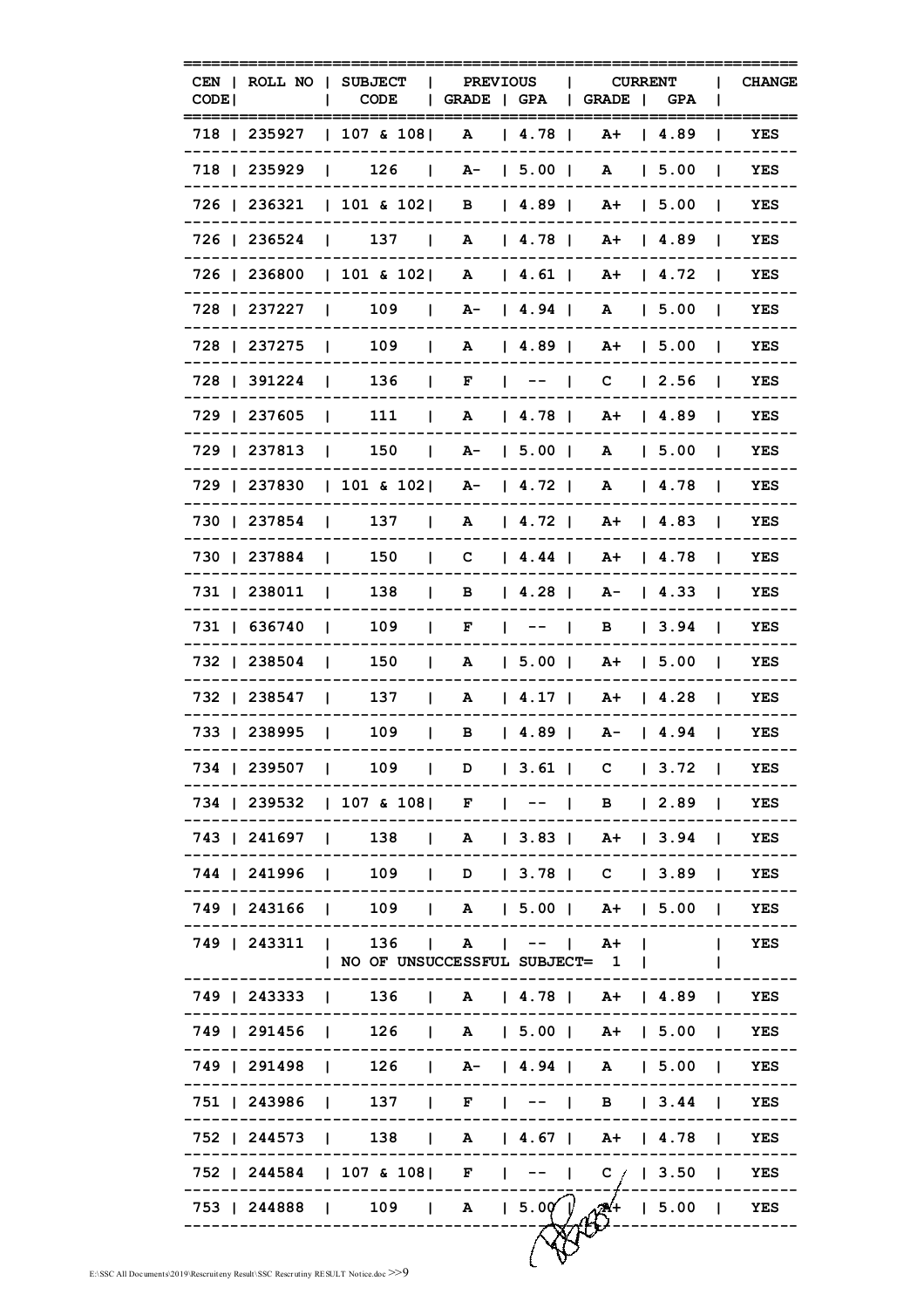| CODE <sup>1</sup>                                |                   | CEN   ROLL NO   SUBJECT  <br>CODE                        | GRADE   GPA   GRADE   GPA          | <b>PREVIOUS</b> |              | <b>CURRENT</b> | <b>CHANGE</b>              |
|--------------------------------------------------|-------------------|----------------------------------------------------------|------------------------------------|-----------------|--------------|----------------|----------------------------|
| 753   245024                                     | $\mathbf{L}$      | 109                                                      | $\mathbf{L}$                       | $A - 14.721$    | $\mathbf{A}$ | 4.78           | YES                        |
| 753 1 245033                                     |                   | 138                                                      | $\vert$ A $\vert$ 4.89   A+   5.00 |                 |              |                | YES                        |
| 753   245136   111                               |                   |                                                          | $\vert$ A $\vert$ 5.00   A+   5.00 |                 |              |                | YES<br>-1                  |
|                                                  |                   | 753   245260   109   B   4.22   A-   4.28                |                                    |                 |              |                | YES                        |
|                                                  |                   | 757   640903   109   F   --   C   3.22                   |                                    |                 |              |                | YES                        |
|                                                  |                   | 758   246031   109   B   4.89   A-   4.94                |                                    |                 |              |                | YES                        |
|                                                  |                   | 760   641099   110   A   4.94   A+   5.00                |                                    |                 |              |                | YES<br>$\mathbf{I}$        |
|                                                  |                   | 766   247110   101 & 102   A   4.94   A+   5.00          |                                    |                 |              |                | YES<br>$\blacksquare$      |
| 769   247477                                     |                   | $\vert$ 150   A   4.44   A+   4.56                       |                                    |                 |              |                | YES<br>$\blacksquare$      |
|                                                  |                   | 772   248349   137   F   --                              |                                    |                 |              | B   3.56       | YES                        |
|                                                  |                   | 772   248390   126   A-   4.83                           |                                    |                 |              | A   4.89       | YES                        |
|                                                  |                   | 777   249491   150   A   4.78   A+   4.89                |                                    |                 |              |                | YES<br>$\mathbf{I}$        |
| 781   645291                                     | $\sim$ 1.0 $\sim$ | NO OF UNSUCCESSFUL SUBJECT= 2                            | $140$   F   --                     |                 | D            |                | YES                        |
|                                                  |                   | 782   250494   150   A-   3.94   A   4.00                |                                    |                 |              |                | YES                        |
| 782   645672                                     |                   | $\vert$ 109 $\vert$ F<br>  NO OF UNSUCCESSFUL SUBJECT= 1 |                                    | $\blacksquare$  | D            |                | YES                        |
|                                                  |                   | 783   250630   137   F   --   C   3.56                   |                                    |                 |              |                | <b>YES</b><br>$\mathbf{1}$ |
|                                                  |                   | 783   645882   153   F   --   D   2.44                   |                                    |                 |              |                | YES                        |
|                                                  |                   | 787   251009   136   A   4.94   A+   5.00   YES          |                                    |                 |              |                |                            |
|                                                  |                   | 788   251353   111   A-   4.67   A   4.72   YES          |                                    |                 |              |                |                            |
|                                                  |                   | 788   251431   150   B   5.00   A   5.00   YES           |                                    |                 |              |                |                            |
|                                                  |                   | 789   251644   107 & 108   A   4.39   A+   4.50   YES    |                                    |                 |              |                |                            |
|                                                  |                   | 789   646729   127   F   --   D   2.61   YES             |                                    |                 |              |                |                            |
|                                                  |                   | 791   251846   111   A-   4.78   A   4.83   YES          |                                    |                 |              |                |                            |
|                                                  |                   | 792   252504   111   A-   4.78   A   4.83   YES          |                                    |                 |              |                |                            |
|                                                  |                   | 795   253297   111   A-   3.72   A   3.78   YES          |                                    |                 |              |                |                            |
|                                                  |                   | 796   253472   107 & 108   A-   4.28   A+   4.44   YES   |                                    |                 |              |                |                            |
|                                                  |                   | 801   254313   111   A   4.89   A+   5.00   YES          |                                    |                 |              |                |                            |
|                                                  |                   | 801   254351   109   A-   5.00   A   5.00   YES          |                                    |                 |              |                |                            |
|                                                  |                   | 801   254460   137   A   5.00   A+   5.00   YES          |                                    |                 |              |                |                            |
| 801   254462   136   A   5.00   A +   5.00   YES |                   |                                                          |                                    |                 |              |                |                            |
|                                                  |                   |                                                          |                                    |                 |              |                |                            |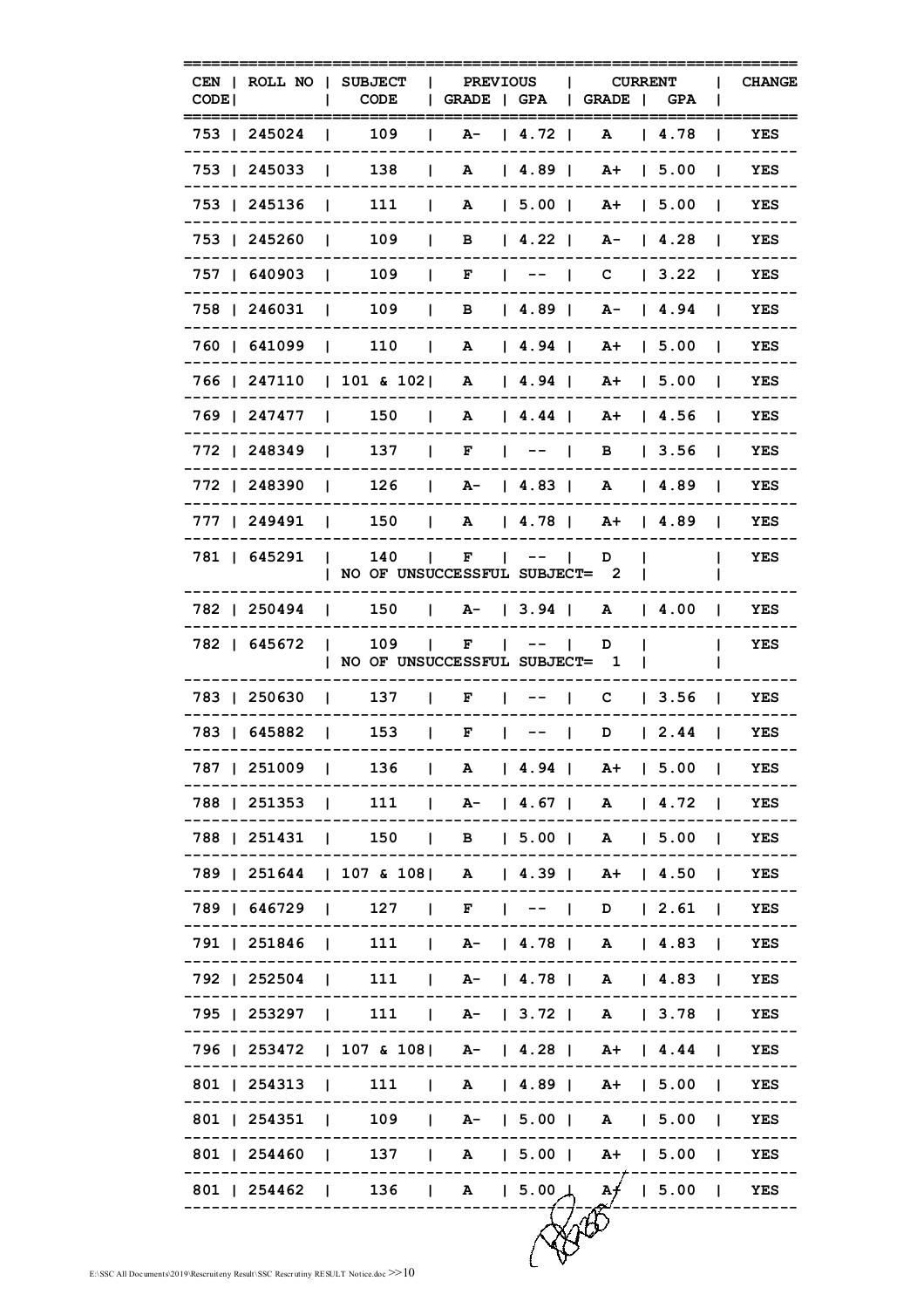| CEN I<br>CODE <sup>1</sup>                           | ROLL NO   SUBJECT<br><b>CODE</b>                                      | <b>PREVIOUS</b><br>L<br>GRADE   GPA |                                         | <b>CURRENT</b><br>GRADE  <br>$\mathbf{L}$                       | <b>CHANGE</b><br><b>GPA</b> |
|------------------------------------------------------|-----------------------------------------------------------------------|-------------------------------------|-----------------------------------------|-----------------------------------------------------------------|-----------------------------|
| 801   254463                                         | 136                                                                   | A                                   | $1, 5.00$ 1                             | $A+$<br>l 5.00                                                  | YES                         |
| 801   254523                                         | 109                                                                   | L<br>в                              | 4.89                                    | 1, 5.00<br>A                                                    | YES                         |
| 801   255159                                         | 150<br>$\mathbf{I}$                                                   | $\mathbf{L}$<br>A                   | 4.89                                    | $A+$   5.00                                                     | YES<br>-1                   |
| 801   255373                                         | 136<br>$\blacksquare$                                                 | $\mathbf{I}$                        | A   4.61                                | $A+$   4.72                                                     | YES<br>$\blacksquare$       |
| 801   255404                                         | 109<br>$\mathbf{I}$                                                   | $\Box$                              | A -   4.94   A                          | 5.00                                                            | YES<br>$\blacksquare$       |
| 802   255637                                         | 137<br>$\Box$                                                         | F<br>$\Box$                         | $\blacksquare$<br>$\mathbf{I}$          | $\begin{array}{c} 1 \quad 4 \quad . \quad 67 \end{array}$<br>A+ | YES<br>$\mathbf{I}$         |
| 802   255936                                         | 137<br>$\sim$ 1                                                       |                                     | $F \left  \right $ $\left  - - \right $ | 3.28<br>B                                                       | YES<br>$\mathbf{I}$         |
| 802   256477                                         | $ 107 \& 108 $ A- $ 4.94 $                                            |                                     |                                         | A<br>1, 5.00                                                    | YES<br>- 1                  |
| 802   256526                                         | $137 \quad \square$<br>and the state                                  | $\mathbf{F}$                        | $1 - - - 1$                             | B<br>13.39                                                      | YES<br>$\blacksquare$       |
| 802   256532                                         | $137 \quad \Box$<br>and the contract of the contract of               | F                                   | $\vert \quad \rightarrow \quad \vert$   | 3.72<br>в                                                       | YES                         |
| 802   398501                                         | 107 & 108                                                             | $\mathbf{F}$                        | $\mathbf{1}$ $\mathbf{1}$               | D<br>12.72                                                      | YES                         |
| 805   257526                                         | $\begin{array}{ccc} \end{array}$ 126 $\begin{array}{ccc} \end{array}$ |                                     | $A - 14.83$                             | A<br>  4.89                                                     | YES<br>$\mathbf{I}$         |
| 805   258005                                         | $126$ $\qquad$<br>$\mathbf{1}$                                        |                                     |                                         | $B$   4.67   A-   4.72                                          | YES<br>$\blacksquare$       |
| 806   258142                                         | $\begin{array}{ccc} & 112 \end{array}$                                |                                     | A   4.72                                | 4.83<br>$A+$                                                    | YES<br>$\blacksquare$       |
| 806   258245                                         | $ 101 \t{5} 102 $                                                     |                                     | A   4.78                                | 14.89<br>A+                                                     | YES<br>$\mathbf{I}$         |
| 807   258432                                         | 111<br><b>The Company</b><br>$\sim$ 1.                                | в                                   | 4.28                                    | $\vert$ 4.50<br>A+                                              | YES<br>$\mathbf{I}$         |
| 808   259169                                         | 136<br>$\mathbf{1}$                                                   | $\sim$ 1.0                          | $A - 14.56$                             | A   4.61                                                        | YES<br>$\blacksquare$       |
| 810   260091                                         | 126<br>and the contract of the contract of                            | $\mathbf{1}$                        |                                         | A   4.56   A+   4.67                                            | YES<br>$\mathbf{1}$         |
| 811   260176   111   A   4.39   A+   4.50   YES      |                                                                       |                                     |                                         |                                                                 |                             |
| 811   260227   101 & 102   C   3.56   A   3.78   YES |                                                                       |                                     |                                         |                                                                 |                             |
| 811   260240   150   B   3.83   A-   3.89   YES      |                                                                       |                                     |                                         |                                                                 |                             |
| 811   260305   137   A   4.61   A+   4.72   YES      |                                                                       |                                     |                                         |                                                                 |                             |
| 811   260437   150   A-   4.83   A   4.89   YES      |                                                                       |                                     |                                         |                                                                 |                             |
| 812   260649   109   F   --   A   4.44   YES         |                                                                       |                                     |                                         |                                                                 |                             |
| 812   260764   150   A   3.78   A+   3.89   YES      |                                                                       |                                     |                                         |                                                                 |                             |
| 812   652228   127   C   2.94   B   3.06   YES       |                                                                       |                                     |                                         |                                                                 |                             |
| 812   652257   110   A-   4.89   A   4.94   YES      |                                                                       |                                     |                                         |                                                                 |                             |
| 813   652739   153   F   --   A-   3.28   YES        |                                                                       |                                     |                                         |                                                                 |                             |
| 814   261394   136   A   4.50   A+   4.61   YES      |                                                                       |                                     |                                         |                                                                 |                             |
| 827   263220   126   A   4.89   A+   5.00   YES      |                                                                       |                                     |                                         |                                                                 |                             |
| 827   263324   111   A-   4.39   A   4.44   YES      | --------------------------------                                      |                                     |                                         |                                                                 |                             |
|                                                      |                                                                       |                                     |                                         |                                                                 |                             |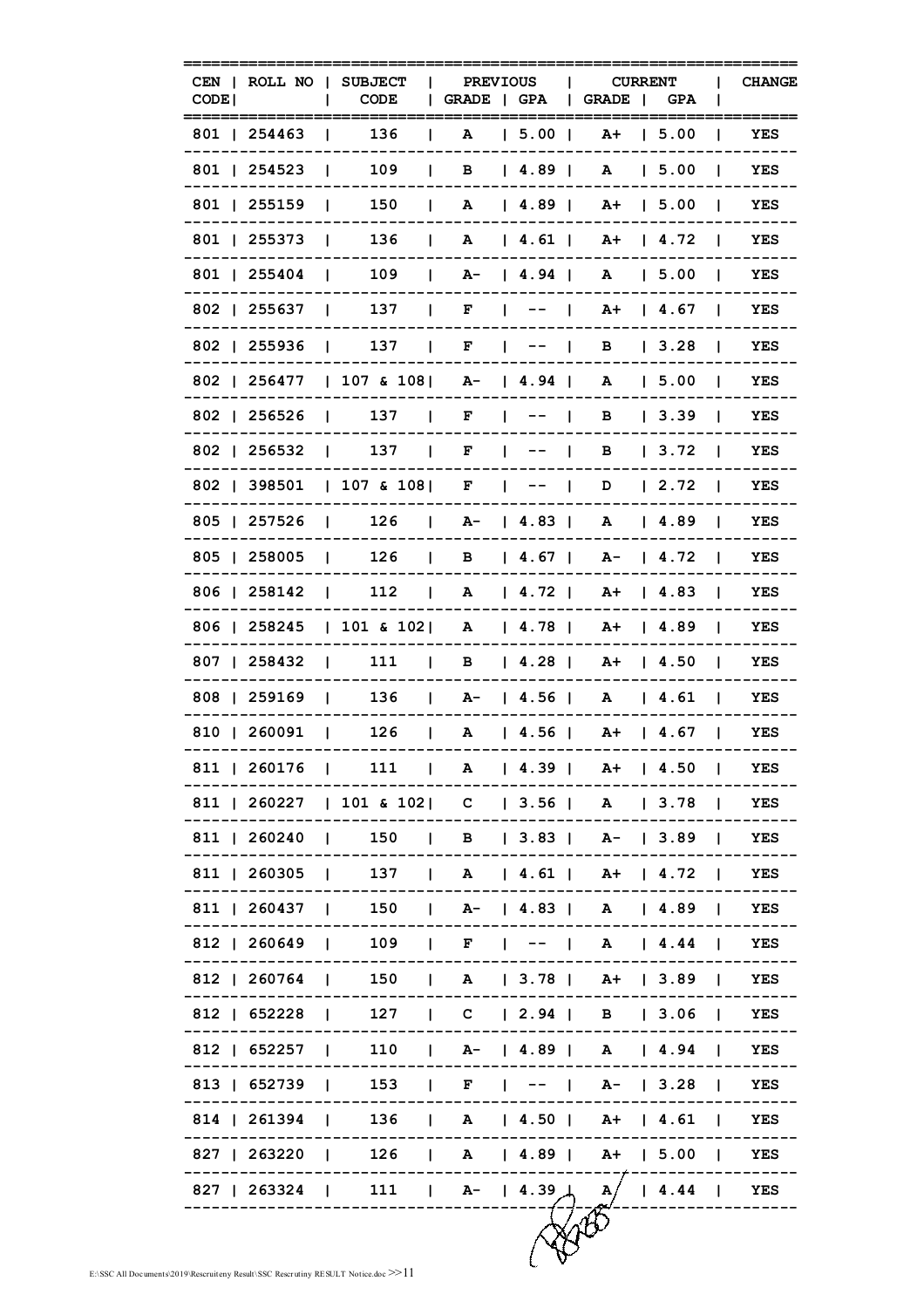| <b>CHANGE</b> | $\mathbf{I}$ |                              |  |  |  | CODE   GRADE   GPA   GRADE   GPA | CEN   ROLL NO   SUBJECT   PREVIOUS   CURRENT          | CODE I |
|---------------|--------------|------------------------------|--|--|--|----------------------------------|-------------------------------------------------------|--------|
| <b>YES</b>    |              |                              |  |  |  | NO OF UNSUCCESSFUL SUBJECT= 1    | 853   656070   107 & 108   F   --   D                 |        |
| <b>YES</b>    |              |                              |  |  |  |                                  | 855   265198   109   A   4.94   A+   5.00             |        |
| YES           |              |                              |  |  |  |                                  | 858   265579   150   A-   5.00   A   5.00             |        |
|               |              |                              |  |  |  |                                  | 858   265581   111   A   5.00   A+   5.00   YES       |        |
|               |              |                              |  |  |  |                                  | 859   265837   109   A   4.78   A+   4.89   YES       |        |
| YES           |              |                              |  |  |  |                                  | 861   266111   101 & 102   A   5.00   A+   5.00       |        |
| YES           |              |                              |  |  |  |                                  | 862   291272   109   A-   5.00   A   5.00             |        |
| <b>YES</b>    |              |                              |  |  |  |                                  | 862   658481   127   A   4.67   A+   4.78             |        |
|               |              |                              |  |  |  |                                  | 865   266968   150   A-   4.94   A   5.00   YES       |        |
|               |              |                              |  |  |  |                                  | 868   267549   101 & 102   A   5.00   A+   5.00   YES |        |
|               |              |                              |  |  |  |                                  | 868   267645   150   A-   3.67   A   3.72   YES       |        |
|               |              |                              |  |  |  |                                  | 868   267771   107 & 108   A-   4.61   A   4.67   YES |        |
| I YES         |              | and the contract of the con- |  |  |  | NO OF UNSUCCESSFUL SUBJECT= 1    | 871   404028   127   F   --   D                       |        |
| I YES         |              |                              |  |  |  | NO OF UNSUCCESSFUL SUBJECT= 1    | 872   268363   109   F   --   D                       |        |
|               |              |                              |  |  |  |                                  | 877   268530   150   A   3.56   A+   3.67   YES       |        |

*c* $\partial \overrightarrow{\partial}$  *∪ | Da*)<br>প্ৰফেসর মৌঃ তোফাজ্জুর রহমান পরীক্ষা নিয়ন্ত্রক সাধ্যমিক ও উচ্চ মাধ্যমিক শিক্ষা বোৰ্ড  $\sqrt{2}$ দিনাজপুর

 $\hat{\mathbf{z}}$